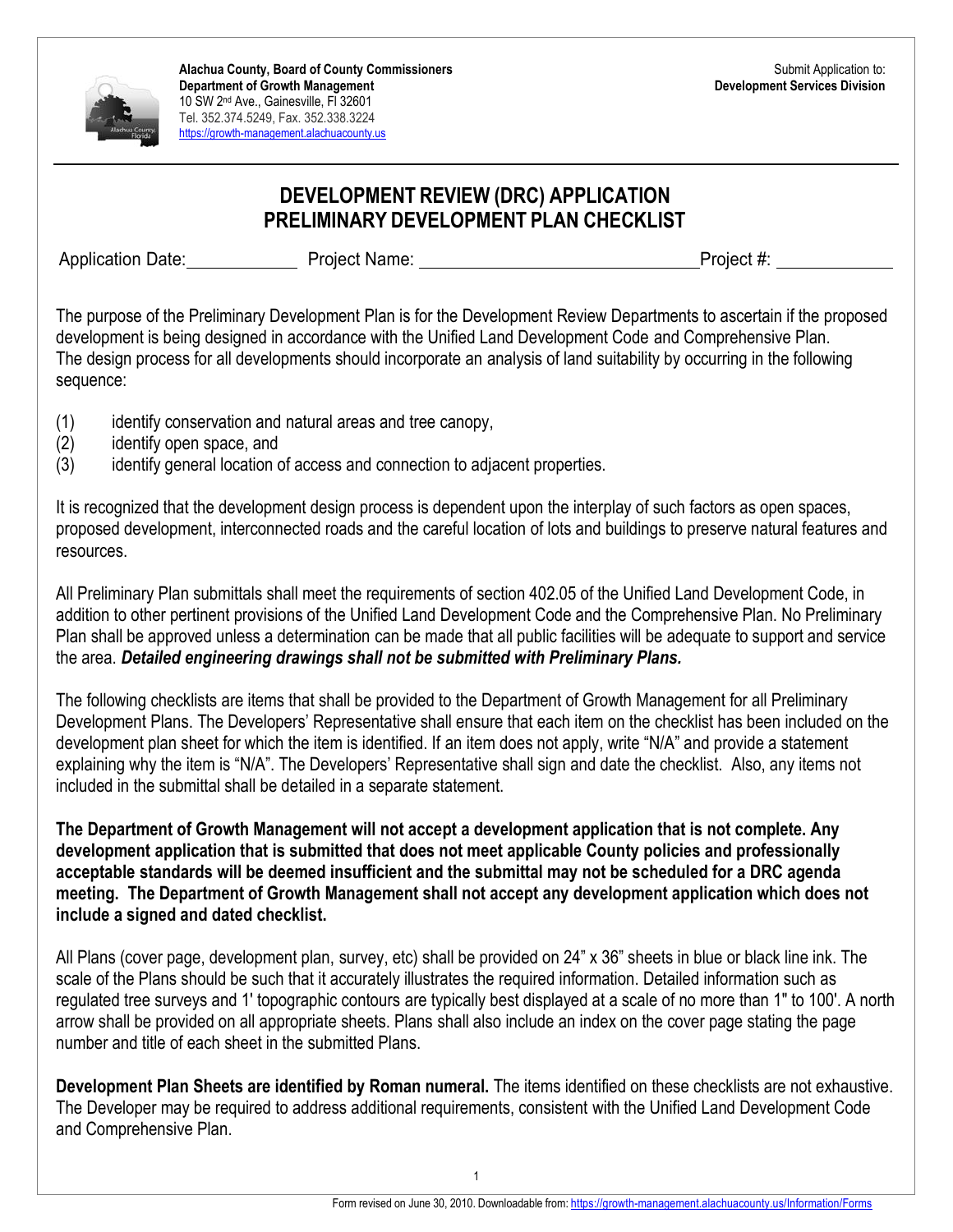

|                                                                                                                                                                                                                                                                                                         | <b>Required Development Application Items</b>                                                                                |
|---------------------------------------------------------------------------------------------------------------------------------------------------------------------------------------------------------------------------------------------------------------------------------------------------------|------------------------------------------------------------------------------------------------------------------------------|
| $\frac{1}{\sqrt{1-\frac{1}{2}}\left( \frac{1}{\sqrt{1-\frac{1}{2}}}\right) }$                                                                                                                                                                                                                           | <b>Development Application</b>                                                                                               |
| $\square$ , and the set of $\square$<br>$\frac{1}{2}$ . The $\frac{1}{2}$                                                                                                                                                                                                                               | Letter or Affidavit authorizing all agents                                                                                   |
|                                                                                                                                                                                                                                                                                                         | Proof of Pre-Application Conference Meeting: Provide Date -<br>Warranty deed, or such other deed as approved by the Director |
| $\Box$                                                                                                                                                                                                                                                                                                  | Evidence of how conditions of approval for a special exception, special use permit, planned development, or                  |
|                                                                                                                                                                                                                                                                                                         | variance are to be resolved                                                                                                  |
| $\begin{tabular}{ c c } \hline \quad \quad & \quad \quad & \quad \quad \\ \hline \quad \quad & \quad \quad & \quad \quad \\ \hline \quad \quad & \quad \quad & \quad \quad \\ \hline \quad \quad & \quad \quad & \quad \quad \\ \hline \quad \quad & \quad \quad & \quad \quad \\ \hline \end{tabular}$ | Proof of neighborhood meeting, when required (ULDC 402.17)                                                                   |
|                                                                                                                                                                                                                                                                                                         | Proof of Public Notice (ULDC 402.12 & 402.42)                                                                                |
|                                                                                                                                                                                                                                                                                                         | Proof of pre-design onsite meeting with County Arborist                                                                      |
|                                                                                                                                                                                                                                                                                                         | Proof of pre-design onsite meeting with Alachua County Environmental Protection Department                                   |
| $\begin{tabular}{ c c } \hline \quad \quad & \quad \quad & \quad \quad \\ \hline \quad \quad & \quad \quad & \quad \quad \\ \hline \quad \quad & \quad \quad & \quad \quad \\ \hline \end{tabular}$                                                                                                     | Recent Color Aerial Photograph (minimum size of 11x17)                                                                       |
| $\square$                                                                                                                                                                                                                                                                                               | Representative color photos of tree canopy & native vegetation                                                               |
| $\frac{1}{\sqrt{1-\frac{1}{2}}\left(1-\frac{1}{2}\right)}\left(1-\frac{1}{2}\right)$                                                                                                                                                                                                                    | <b>Application Fees</b>                                                                                                      |
|                                                                                                                                                                                                                                                                                                         | Signed & dated checklist by Developer's Representative                                                                       |
|                                                                                                                                                                                                                                                                                                         | I. Cover Sheet & Support Documentation (ULDC 402.05)                                                                         |
|                                                                                                                                                                                                                                                                                                         | A. Development Information                                                                                                   |
|                                                                                                                                                                                                                                                                                                         | The Title (Name of Project) under which the subdivision is to be recorded, if applicable                                     |
|                                                                                                                                                                                                                                                                                                         | Project Description – Describe the type and density of development, number of units and/or square footage,                   |
|                                                                                                                                                                                                                                                                                                         | vision/character of the development, etc                                                                                     |
| $\Box \hspace{0.1cm} \underline{\hspace{0.1cm}}$                                                                                                                                                                                                                                                        | <b>Project Address</b>                                                                                                       |
|                                                                                                                                                                                                                                                                                                         | Tax Parcel Number(s)                                                                                                         |
| $\Box$                                                                                                                                                                                                                                                                                                  | Section/Township/Range                                                                                                       |
| $\begin{tabular}{ c c } \hline \quad \quad & \quad \quad & \quad \quad \\ \hline \quad \quad & \quad \quad & \quad \quad \\ \hline \quad \quad & \quad \quad & \quad \quad \\ \hline \end{tabular}$                                                                                                     | Zoning of subject property                                                                                                   |
|                                                                                                                                                                                                                                                                                                         | Future Land Use designation per Alachua County Future Land Use Map                                                           |
|                                                                                                                                                                                                                                                                                                         | General Countywide location map                                                                                              |
|                                                                                                                                                                                                                                                                                                         | Parent Tract Map (Subdivisions in Rural/Agricultural areas): graphically depict location, how established                    |
|                                                                                                                                                                                                                                                                                                         | (deed, permit, variance, etc), date established, all previous subdivisions, date of subdivisions, compliance with            |
|                                                                                                                                                                                                                                                                                                         | (ULDC 407.73 (e - g), 407.76, 407.77, & 407.78)                                                                              |
|                                                                                                                                                                                                                                                                                                         | <b>B. Vicinity Map Showing:</b>                                                                                              |
|                                                                                                                                                                                                                                                                                                         | Location of subject property                                                                                                 |
|                                                                                                                                                                                                                                                                                                         | Community facilities (such as parks, schools, fire station, conservation area, etc)                                          |
|                                                                                                                                                                                                                                                                                                         | Boundaries of incorporated areas<br>Major Roadways and adjacent local roadways                                               |
| <b>C. Contact Information</b>                                                                                                                                                                                                                                                                           |                                                                                                                              |
|                                                                                                                                                                                                                                                                                                         | Property Owner/Developer, with contact information                                                                           |
|                                                                                                                                                                                                                                                                                                         | Consultant Engineer / Planner, with contact information & primary contact                                                    |
|                                                                                                                                                                                                                                                                                                         |                                                                                                                              |
|                                                                                                                                                                                                                                                                                                         | Attorney, with contact information<br>Surveyor, with contact information                                                     |
|                                                                                                                                                                                                                                                                                                         |                                                                                                                              |
|                                                                                                                                                                                                                                                                                                         | II. Copy of the Signed Planned Development Zoning Master Plan                                                                |
|                                                                                                                                                                                                                                                                                                         | III. Updated Planned Development (PD) Zoning Master Plan with detailed                                                       |
|                                                                                                                                                                                                                                                                                                         | responses to PD conditions applicable to the proposed phase                                                                  |
|                                                                                                                                                                                                                                                                                                         |                                                                                                                              |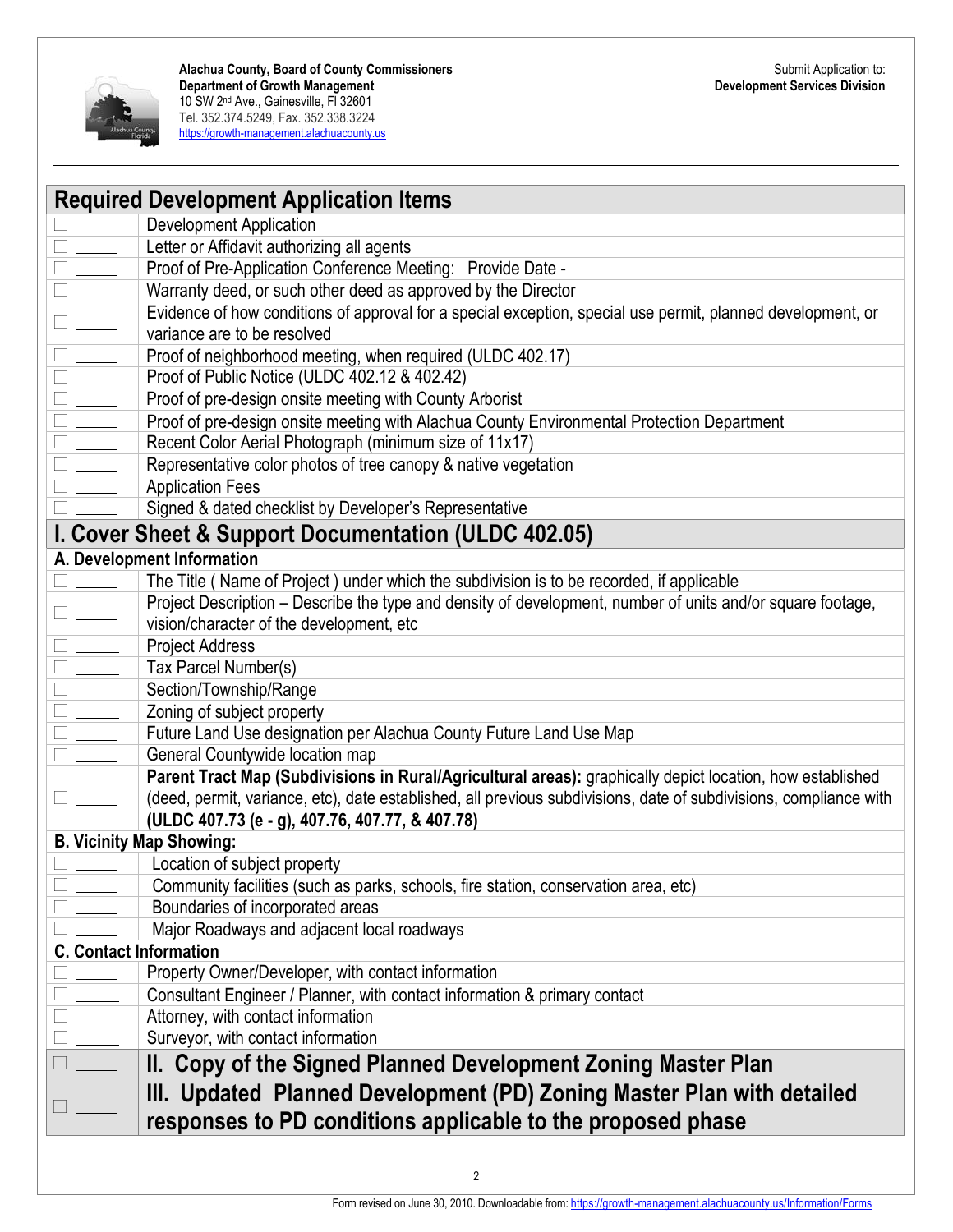

| IV. Activity Center Master Plan (ULDC 402.05, Chapter 405)                                                                                                                                          |                                                                                                                                                                                                                                       |  |
|-----------------------------------------------------------------------------------------------------------------------------------------------------------------------------------------------------|---------------------------------------------------------------------------------------------------------------------------------------------------------------------------------------------------------------------------------------|--|
|                                                                                                                                                                                                     | Development within or changes to an existing activity center shall follow the additional procedures in Chapter 402 Article                                                                                                            |  |
|                                                                                                                                                                                                     | 15 of the ULDC, if applicable                                                                                                                                                                                                         |  |
|                                                                                                                                                                                                     | If no Master Plan exists, then provide description of opportunities for shared infrastructure that have been                                                                                                                          |  |
|                                                                                                                                                                                                     | explored and provide an evaluation of infrastructure needs and requirements for Conservation & Open                                                                                                                                   |  |
|                                                                                                                                                                                                     | Space, Multi-Modal facilities and connections, Civic Space, Roadways, parking, & Utilities, Stormwater,                                                                                                                               |  |
|                                                                                                                                                                                                     | Additional infrastructure                                                                                                                                                                                                             |  |
| V. Existing Survey Contents (ULDC 402.05)                                                                                                                                                           |                                                                                                                                                                                                                                       |  |
|                                                                                                                                                                                                     | Date of survey, not older than two (2) years from project application date                                                                                                                                                            |  |
| $\Box$ $\equiv$                                                                                                                                                                                     | Legal description                                                                                                                                                                                                                     |  |
| $\Box$ $\Box$                                                                                                                                                                                       | Total acreage, calculated to one-tenth of an acre                                                                                                                                                                                     |  |
| $\Box$                                                                                                                                                                                              | Tax parcel number and section/township/range                                                                                                                                                                                          |  |
| $\Box$                                                                                                                                                                                              | <b>Section &amp; Half Section Lines</b>                                                                                                                                                                                               |  |
|                                                                                                                                                                                                     | Parcel boundaries with dimensions                                                                                                                                                                                                     |  |
| $\square$ $\_\_$                                                                                                                                                                                    | Name and boundary of adjacent subdivisions                                                                                                                                                                                            |  |
| $\Box$                                                                                                                                                                                              | Owner and county tax parcel number of adjacent non-subdivided land                                                                                                                                                                    |  |
| $\square$                                                                                                                                                                                           | Adjacent parcels future land use designation per 2020 Alachua County Future Land Use Map                                                                                                                                              |  |
| $\square$ $\_\_$                                                                                                                                                                                    | Adjacent parcels existing zoning designation                                                                                                                                                                                          |  |
| $\begin{tabular}{ c c } \hline \quad \quad & \quad \quad & \quad \quad \\ \hline \quad \quad & \quad \quad & \quad \quad \\ \hline \quad \quad & \quad \quad & \quad \quad \\ \hline \end{tabular}$ | Location of the following:                                                                                                                                                                                                            |  |
|                                                                                                                                                                                                     | Access drives, adjacent roadways with ROW and roadway name, & pedestrian facilities<br><b>Structures</b>                                                                                                                              |  |
| $\square$ $\_\_$                                                                                                                                                                                    |                                                                                                                                                                                                                                       |  |
| $\Box \ \underline{\hspace{1cm}}$                                                                                                                                                                   | Wells & septic system<br>Existing onsite and adjacent utilities, easements, fire hydrants, fire suppression water supply                                                                                                              |  |
|                                                                                                                                                                                                     | Fences and walls                                                                                                                                                                                                                      |  |
|                                                                                                                                                                                                     | <b>Demolition Plan, if applicable</b>                                                                                                                                                                                                 |  |
|                                                                                                                                                                                                     |                                                                                                                                                                                                                                       |  |
|                                                                                                                                                                                                     | VI. Open Space Plan that includes Natural Features & Tree Survey<br>(ULDC Chapter 406 & Chapter 407 Article 5) {Provide written statements on Plan}                                                                                   |  |
| $\Box$ and $\Box$                                                                                                                                                                                   | Open Space and Natural Features of adjacent parcels (ULDC 407.55 (b))                                                                                                                                                                 |  |
|                                                                                                                                                                                                     | Proposed 20% Open Space (ULDC 407.52)                                                                                                                                                                                                 |  |
|                                                                                                                                                                                                     | Proposed 50% Open Space for Rural/Agriculture Cluster Subdivision (ULDC 407.52)                                                                                                                                                       |  |
| $\frac{1}{2}$                                                                                                                                                                                       | Minimum 5% (25% total) Recreational Open Space for Multifamily (ULDC 403.10 (c))                                                                                                                                                      |  |
|                                                                                                                                                                                                     | Provide statement how Open Space requirements are fulfilled where the conservation areas listed below are                                                                                                                             |  |
|                                                                                                                                                                                                     | present within or adjacent to the development ULDC 407.53:                                                                                                                                                                            |  |
|                                                                                                                                                                                                     | (1) Wetlands; (2) Surface Waters; (3) 100 year floodplains; (4) Listed Species Habitat; (5) Strategic Ecosystems;<br>(6) Significant Geological features; & (7) Natural Areas such as existing trees & native vegetation (ULDC 406.10 |  |
|                                                                                                                                                                                                     | (d)), significant habitat, steep slopes, ridges, sinkholes, etc (ULDC 407.53 (b))                                                                                                                                                     |  |
|                                                                                                                                                                                                     | Provide statement how Open Space complies with ULDC 407.54 if the conservation areas in ULDC 407.53 do not                                                                                                                            |  |
|                                                                                                                                                                                                     | compose the entire required open space area                                                                                                                                                                                           |  |
|                                                                                                                                                                                                     | Provide statement how Stormwater Mgmt Areas comply with ULDC 407.56                                                                                                                                                                   |  |
| $\Box$ and $\Box$                                                                                                                                                                                   | Open spaces protect resource areas, are useable and internally contiguous (ULDC 407.55 (a))                                                                                                                                           |  |
|                                                                                                                                                                                                     | Provide square footage/acres for each Conservation / Open Space Area (in EPD provided table)(ULDC 407.58 (b))                                                                                                                         |  |
| $\mathcal{L}^{\text{max}}$                                                                                                                                                                          | Proposed 25% conservation of upland with Listed Plant and Animal Species Habitat (406.29)                                                                                                                                             |  |
| $\Box$                                                                                                                                                                                              | Proposed 50% conservation of upland Strategic Ecosystem (ULDC 406.35)                                                                                                                                                                 |  |
|                                                                                                                                                                                                     | Location, sq ft/acres & shape of each Stormwater Mgmt Area designed as Open Space                                                                                                                                                     |  |
|                                                                                                                                                                                                     | Show pedestrian interconnectivity and accessibility of Open Space Areas (ULDC 407.57)                                                                                                                                                 |  |
|                                                                                                                                                                                                     | 3                                                                                                                                                                                                                                     |  |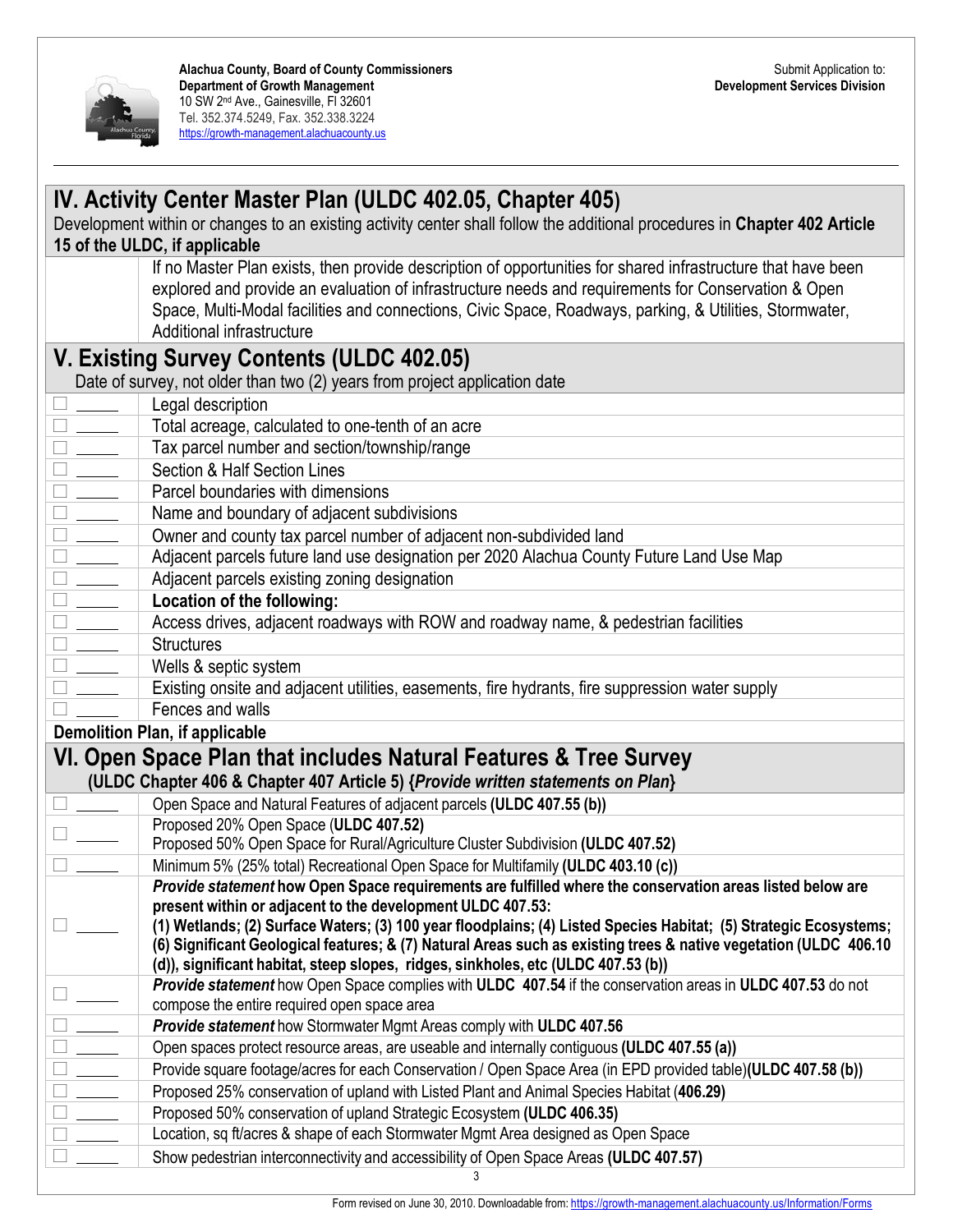

|                                                                                                | Surface Water, Wetland, and Significant Geological Feature Buffers (ULDC 406.43, 406.90)<br><b>Recreation facilities</b>                            |  |  |
|------------------------------------------------------------------------------------------------|-----------------------------------------------------------------------------------------------------------------------------------------------------|--|--|
|                                                                                                | Additional requirements for Strategic Ecosystems (ULDC Chapter 406, Article 5)                                                                      |  |  |
| Trees & Native Vegetation Survey (ULDC Chapter 406, Article 2)                                 |                                                                                                                                                     |  |  |
|                                                                                                | Statement of proposed Tree Canopy Retention and how the Plan is designed to minimize removal of regulated trees and                                 |  |  |
|                                                                                                | native vegetation (ULDC 406.12 3, 4 (a-k))                                                                                                          |  |  |
|                                                                                                | Tree survey graphically depicting location, species and diameter at breast height (dbh) of each regulated tree<br>(Regulated trees ULDC 406.10 (a)) |  |  |
|                                                                                                | Show removal of prohibited/discouraged non-native vegetation & trees of sub-optimal health                                                          |  |  |
| <b>Natural Features</b>                                                                        |                                                                                                                                                     |  |  |
| $\frac{1}{\sqrt{2}}$                                                                           | Contours of land at appropriate intervals                                                                                                           |  |  |
| $\Box$ $\Box$                                                                                  | Location of 100 year floodplain and data used to establish location (ULDC 406.55)                                                                   |  |  |
| $\square$                                                                                      | Location and size of all conservation and preservation areas (ULDC 406.04 (b) 2. f.)                                                                |  |  |
| $\square$ , and the $\square$                                                                  | Wetlands, lakes, streams, other water bodies (ULDC 406.04 (c) 3)                                                                                    |  |  |
| $\overline{\phantom{a}}$                                                                       | Strategic Ecosystems (ULDC 406.33)                                                                                                                  |  |  |
| $\frac{1}{\sqrt{2\pi}}\left( \frac{1}{\sqrt{2\pi}}\right) ^{2}$                                | Significant / Listed Plant Habitat & Wildlife / Animal Species, etc (ULDC 406.04 (c) 4)                                                             |  |  |
|                                                                                                | Archeological/Paleontological Resources, Historic Structures / Sites (ULDC 406.04 (b) 2. c.)                                                        |  |  |
|                                                                                                | Geological features such as sinkholes, depressions, significant slopes, etc                                                                         |  |  |
|                                                                                                | <b>Environmental Data</b> (Provide data in the following sequence: criteria, required, provided)                                                    |  |  |
| $\Box$                                                                                         | Open Space                                                                                                                                          |  |  |
|                                                                                                | <b>Buffer &amp; Screening</b>                                                                                                                       |  |  |
|                                                                                                | Location, extent, and calculation of existing tree canopy (ULDC 406.12 (a) 3, (c) 2. f.)                                                            |  |  |
|                                                                                                | VII. General Site Development Plan (ULDC 402.05)                                                                                                    |  |  |
| $\mathcal{L}^{\text{max}}$                                                                     | Open Space & Natural Features                                                                                                                       |  |  |
|                                                                                                | <b>Regulated Tree Canopy</b>                                                                                                                        |  |  |
| $\square$                                                                                      | Collector Transportation Network ROW (ROW width, include proposed easements in ROW width)                                                           |  |  |
| $\square$                                                                                      | Proposed Stormwater Management Areas (Denote Areas proposed to be used as Open Space)                                                               |  |  |
|                                                                                                | Proposed utilities, easements, and fire suppression outside Transportation Network ROW                                                              |  |  |
| $\Box$                                                                                         | (Show as corridors, do not show individual utilities)                                                                                               |  |  |
| $\frac{1}{2}$ . The set of $\frac{1}{2}$                                                       | Proposed Phasing Plan (geographical depiction)                                                                                                      |  |  |
|                                                                                                | Additional requirements for developments within an Activity Center, if applicable                                                                   |  |  |
|                                                                                                | Additional TND & TOD requirements, if applicable (ULDC 407, Article 7)                                                                              |  |  |
| VIII. Transportation Network & Utility Plan Transportation Network                             |                                                                                                                                                     |  |  |
|                                                                                                | Section and Half Section Lines including ROW/Setbacks (ULDC 407.03)                                                                                 |  |  |
|                                                                                                | Roadway ROW to be dedicated/preserved outside internal street network                                                                               |  |  |
|                                                                                                | Adjacent streets and driveways within 150' of property boundary, show ROW & name                                                                    |  |  |
|                                                                                                | External vehicular access (minimum of two (2) connections) (ULDC 407.140 (a) 5)                                                                     |  |  |
|                                                                                                | Secondary emergency vehicle access, if applicable (ULDC 407.140 (a) 6)                                                                              |  |  |
| $\frac{1}{\sqrt{1-\frac{1}{2}}\left(1-\frac{1}{2}\right)}\left(\frac{1}{2}-\frac{1}{2}\right)$ | Proposed vehicular and pedestrian connections to adjacent parcels (ULDC 407.140 (a) 9)                                                              |  |  |
|                                                                                                | Pedestrian network within Open Space and Stormwater Mgmt Areas (ULDC 407.57 (a))                                                                    |  |  |
|                                                                                                | Pedestrian & Bicycle network outside Transportation ROW                                                                                             |  |  |
|                                                                                                | Location of Bus Shelters & Mass Transit Facilities, if applicable                                                                                   |  |  |
|                                                                                                | Parking and vehicular delivery and drop-off areas (ULDC 407.14)                                                                                     |  |  |
|                                                                                                | Proposed roadway cross-section<br>Form revised on June 30, 2010. Downloadable from: https://growth-<br>management.alachuacounty.us/formsdocs.php    |  |  |

4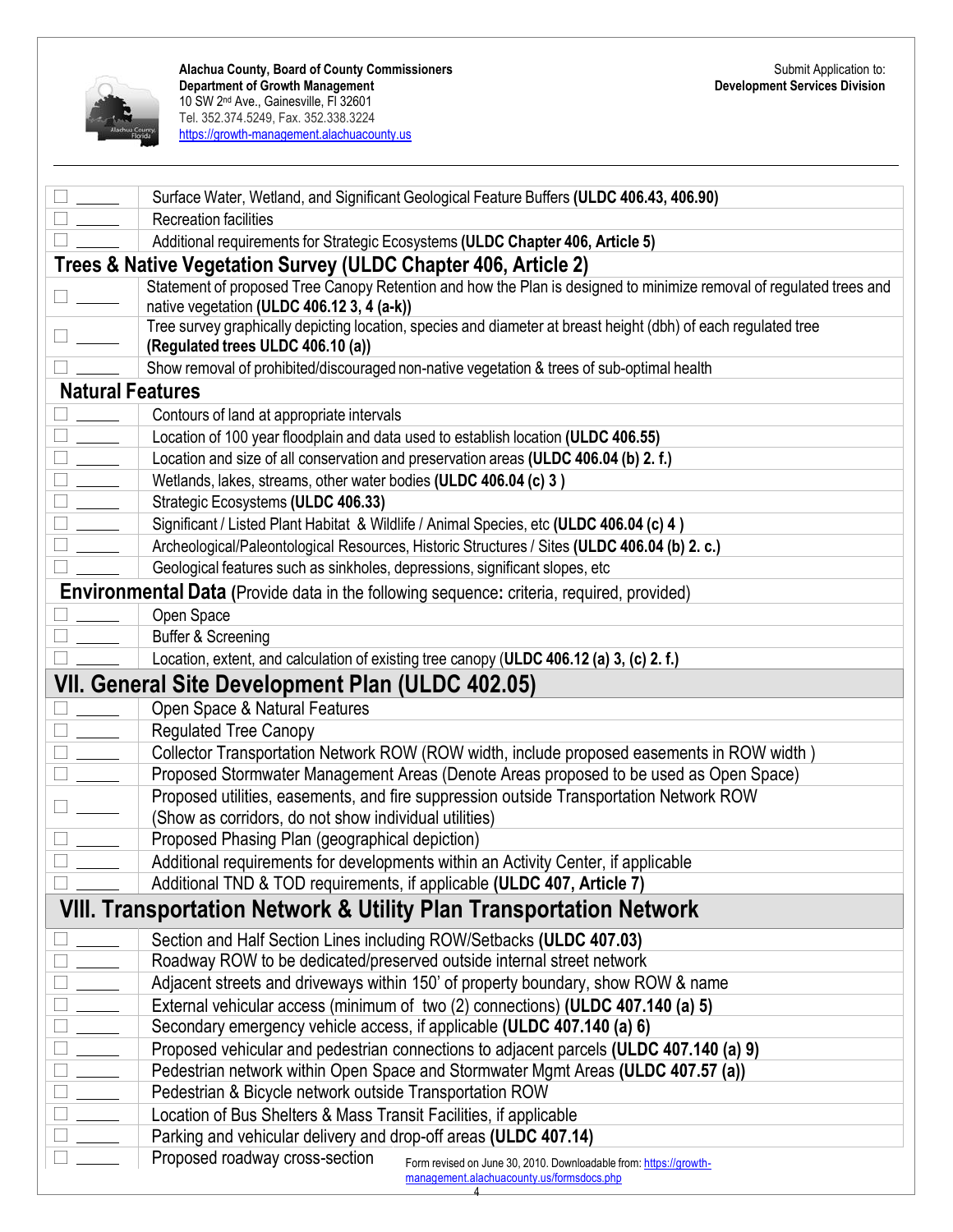

| Multifamily, if applicable                       |                                                                                                                             |  |
|--------------------------------------------------|-----------------------------------------------------------------------------------------------------------------------------|--|
|                                                  | Interconnected Pedestrian Network (ULDC 403.10 (f))                                                                         |  |
|                                                  | Location of Bus Shelters & Mass Transit Facilities (ULDC 403.10 (e))                                                        |  |
|                                                  | <b>Activity Center, if applicable</b>                                                                                       |  |
|                                                  | Activity Center Street, Pedestrian, & Bicycle Network (ULDC 405.02 (b), 405.07 (a, e, f))                                   |  |
|                                                  | Activity Center Transit Facilities (ULDC 405.07 (d))                                                                        |  |
|                                                  | TND & TOD Requirements, if applicable (ULDC 407, Article 7)                                                                 |  |
|                                                  | Utilities to be Provided, Provider, & Connection Point                                                                      |  |
|                                                  | Proposed utilities, easements, and fire hydrants outside Transportation Network ROW                                         |  |
| $\Box$ and $\Box$                                | (Show as corridors, do not show individual utilities. Provide statement on Plan noting the utilities to be                  |  |
|                                                  | provided within Transportation Network ROW)                                                                                 |  |
|                                                  | Provide Statement on Plan how the development will connect to the existing utility, if an off-site extension to             |  |
|                                                  | the utility will be required and will the off-site extension occur within roadway ROW or utility easements                  |  |
|                                                  | Provide Statement on Plan noting utility provided & provider for Electric, Natural Gas, Potable Water, Sanitary             |  |
|                                                  | Sewer, Cable, Telephone, Fire Suppression Water Supply, High Speed Internet.                                                |  |
|                                                  | Required Analysis Reports, Management Plans, Association Documents & Market /                                               |  |
| <b>Fiscal Analysis</b>                           |                                                                                                                             |  |
| $\Box$                                           | Natural Resource Assessment (See Detailed Checklist Below)                                                                  |  |
| $\Box$                                           | Traffic Analysis & Concurrency Report (See Detailed Checklist Below)                                                        |  |
| $\Box \; \underline{\hspace{1cm}}$               | PD Progress Report consistent with requirements of ULDC 402.86, if applicable                                               |  |
| $\square_{\text{}}$                              | Draft Open Space Mgmt Plan (ULDC 406.03 (c), 407.58 (d), (e), 407.77 (b) 4)                                                 |  |
|                                                  | Draft Conservation Management Area Plan (ULDC 406.110 & Chapter 406, Article 20)                                            |  |
|                                                  | Include listed species, conservation areas, strategic ecosystems, wetlands, natural resources, (ULDC 406.112                |  |
|                                                  | $(a-g)$ 406.27, 406.36, 406.53, 406.46)                                                                                     |  |
|                                                  | Draft Wildfire Mitigation Plan, if applicable (Comprehensive Plan COSE Policy 5.6.6)                                        |  |
| $\Box \hspace{0.1cm} \underline{\hspace{0.1cm}}$ | Draft protective instruments: Conservation Areas & open space (ULDC 406.103, 407.58)                                        |  |
| $\overline{\phantom{a}}$                         | Market study, if applicable (ULDC 402.05)                                                                                   |  |
|                                                  | Fiscal impacts analysis, if applicable (ULDC 402.05)                                                                        |  |
|                                                  | <b>Natural Resource Assessment</b>                                                                                          |  |
|                                                  | The Assessment shall include a Site specific identification, mapping, and analysis of each natural resource or natural      |  |
|                                                  | resource characteristic present on or adjacent to the site. The assessment shall be conducted by a qualified individual(s). |  |
|                                                  | The Assessment shall be conducted according to professionally accepted standards (ULDC 406.04). The specific ULDC           |  |
|                                                  | Article and/or COSE reference is provided in <b>bold</b> font.                                                              |  |
| $\overline{\phantom{a}}$                         | Resource Assessment Requirements & Management Plan (ULDC 406.04 (b),(c))                                                    |  |
|                                                  | Assessment of Environmental Indicators (COSE 2.1.2 & 3.4.1)                                                                 |  |
| $\Box$ and $\Box$                                | Surface Water & Wetland Delineation & Buffer Article 3 & Article 6                                                          |  |
| $\Box$ , and it is the set of $\Box$             | Significant Plant and Wildlife Habitat Article 3                                                                            |  |
| $\Box$                                           | Listed Plant and Animal Species Habitat Article 4                                                                           |  |
| $\Box$ and $\Box$                                | <b>Strategic Ecosystem Identification Article 5</b>                                                                         |  |
| $\frac{1}{2}$                                    | 100-Year Floodplains Identification Article 7                                                                               |  |
| $\Box$                                           | Springs Article 8                                                                                                           |  |
| $\Box$ and $\Box$                                | High Aquifer Recharge & Wellfield Protection Areas Article 9 & 10                                                           |  |
| $\frac{1}{2}$ and $\frac{1}{2}$                  | Special Area Study Resource Protection Areas (ULDC Chapter 405)                                                             |  |
|                                                  |                                                                                                                             |  |